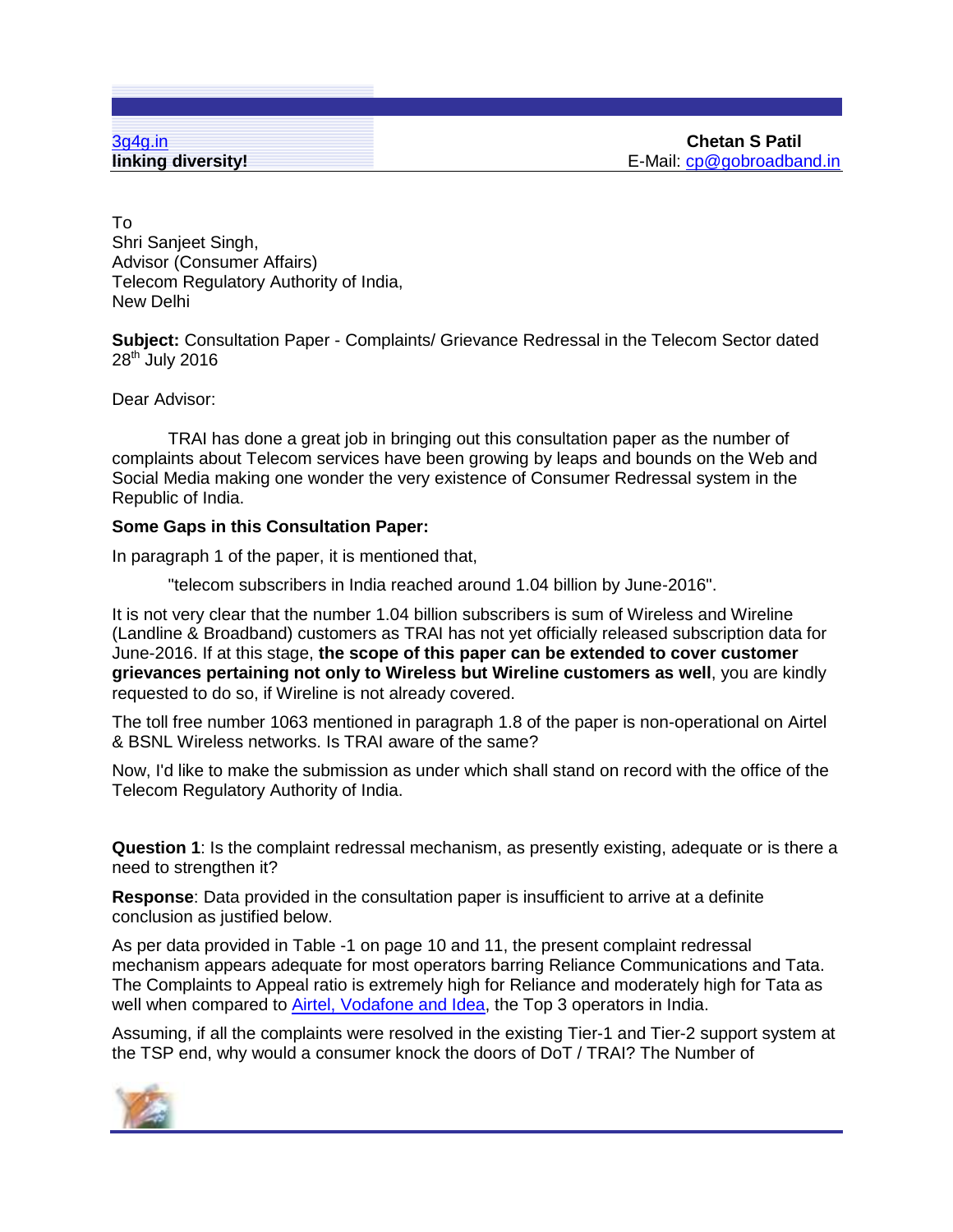Complaints registered with DoT / TRAI is furnished in Table 2 on page 14; however, it lacks breakup of TSP wise complaints filed and hence **is not directly comparable** with the data provided in Table 1 to arrive at a definite conclusion. Further, it is not very clear about the nature of complaints registered with TRAI / DoT; Are they an appeal against the TSP's Appellate Authority decisions or just fresh complaints against a TSP?

In March-2016 quarter a total of 26,843 appeals have been filed with the TSPs. **78% of the Appeals are on Reliance**, 14% on Tata and 8% on all the other operators. TRAI can release comparable data sets and extend the timeline of the consultation paper or if comparable data is available with TRAI it can extrapolate to see if complaints filed with DoT / TRAI are mainly against Reliance and Tata or they form a different distribution pattern to arrive at a fair conclusion taking into consideration parameters discussed above.

**Question 2**: Are there any specific changes that can be made to the existing system to improve it?

**Response**: Let the existing system continue as the Big 3 TSPs [Airtel, Vodafone and Idea] have been effective in reducing the number of Appeals by addressing the complaints successfully at 1<sup>st</sup> stage. TRAI must conduct a special audit of Reliance and Tata as to why the number of Appeals is abnormally high and impose heavy penalty to restore confidence in consumers for availing Telecom services.

**Question 3**: Should a separate - independent and appropriately empowered - structure to resolve telecom sector complaints and grievances be established?

**Question 4**: If yes, please comment with regard to the organization; its structure; kinds of complaints to be handled and its powers?

**Response**: In the affirmative for the following reasons,

- We are unsure if the Appeal disposed by TSP is to the satisfaction of the consumer or not. Hence, the appeals Registration and Disposal system must be made accessible to the TRAI designated Authority [Telecom Ombudsman] to conduct special audit whenever necessary.
- Any consumer complaint registered with TSP can be examined by this Authority.
- Authority shall have the power to levy suitable penalty in the form of refund to the customer or affected group of customers, recommend any changes in the systems of TSP to discourage them from taking consumers in masses for a ride – For instance, in the Pre-Paid Wireless Segment, [consumers always complain](http://3g4g.in/2013/03/15/airtel-idea-cellular-worst-pre-paid-billing-unauthorized-deductions/)  [about Balance Deductions](http://3g4g.in/2013/03/15/airtel-idea-cellular-worst-pre-paid-billing-unauthorized-deductions/) that happen without their explicit consent for no services availed by them.
- Authority shall have the power to waive off billing charges for the period the consumer has not been provided the promised service. Further, if TSP has not resolved the issue within 48 hours of the complaint registration, Authority shall be empowered to give credit to the consumer's account for loss of services based on the plan he is enrolled into, calculated on pro-rata basis which can go up to 5 times the consumer's regular bill [This takes care of Individuals, SMEs as well as Corporate Customers as we are not going to set pre-define number like 1 Lakh or

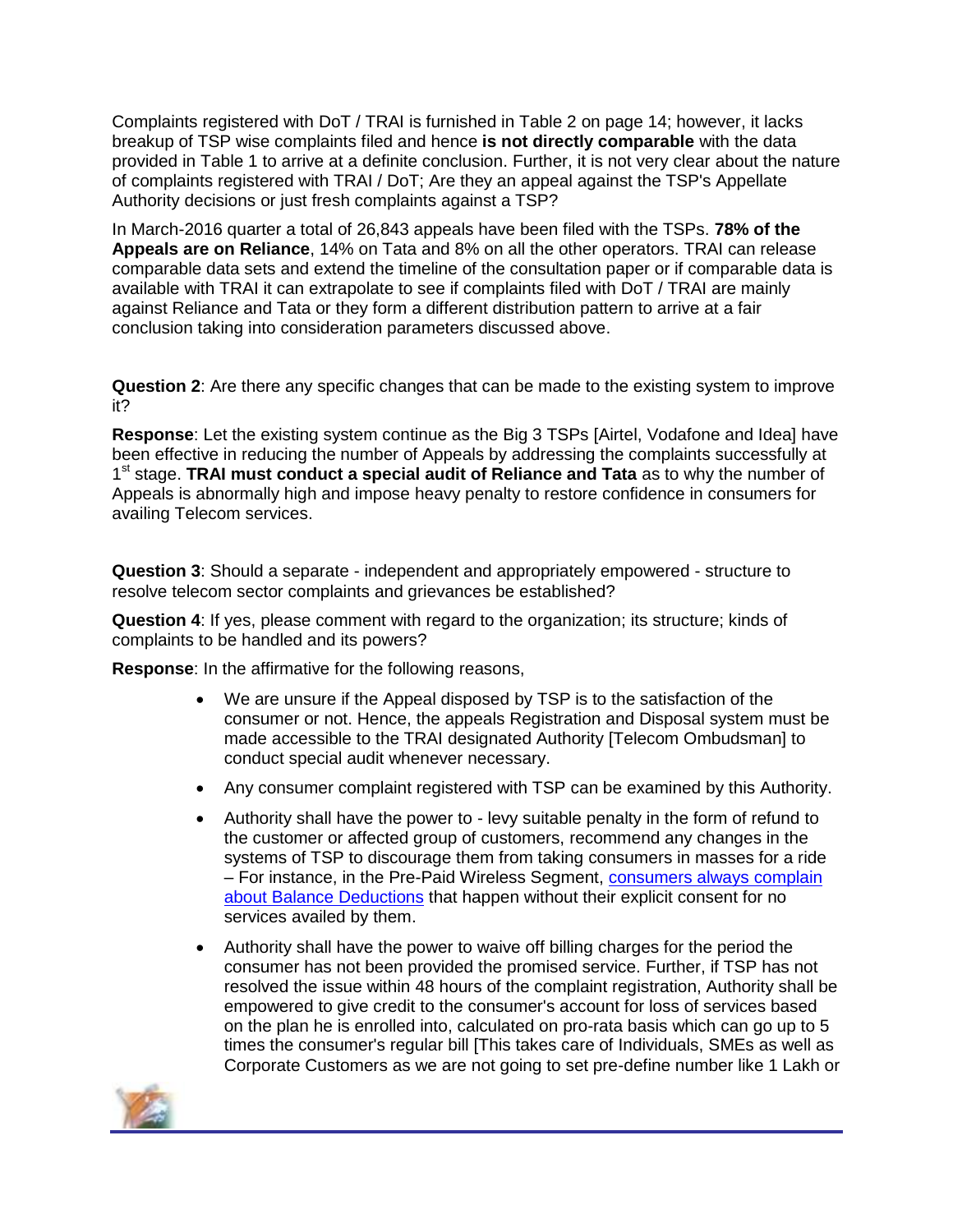5 Lakh and is dynamically linked to the subscriber's bill plan]. In case of Pre-Paid segment, average spend for the last 30 days be calculated and pro-rata refund be awarded which can also go up to 5 times depending on the gravity of the case. [I have seen Broadband Lines going down for Weeks, only such harsh penalty can restore consumer confidence] If the consumer is unwilling to stay with the same TSP after dispute resolution, then **monetary award shall be made payable in cash to the consumer** who is eligible to seek the same in his appeal.

 This Authority shall not collect any penalty to its own office or to the Government of India but shall only facilitate by means of intervention between the disputing customer and TSP by substantially awarding the consumer with pecuniary benefits as detailed above and function as an office of not for profit.

**Question 5**: Is establishing an Office of Telecom Ombudsman an option that should be revisited, especially given the experience of the past few years of increasing numbers of complaints?

**Question 6:** If yes, how should it be created – the legal framework? What should be its structure? How should it be funded? What types of complaints should it handle? What should be its powers, functions, duties and responsibilities?

**Response**: TRAI acknowledges and appreciates the existence of Ombudsman in other sectors. The Office of the **Banking Ombudsman under RBI** has been really successful to resolve consumer disputes and you have rightly said so in paragraph 2.15.

TRAI shall setup **at least one office of Telecom Ombudsman** to begin with and provision shall exist to open more at different Geographical Locations in India barring Metro cities following equitable distribution model. Telecom Ombudsman officers shall be empowered to discharge duty as already discussed in response to Question 3 & Question 4 above, along with the following powers as discussed below,

- Telecom Ombudsman shall only **handle consumer complaints not resolved even after the response by the TSP's Appellate Authority** in the existing Two Tier complaint redressal system which shall continue to function.
- Small Value disputes shall not be entertained by the O/O of Telecom Ombudsman and TSPs Appellate Authority ruling shall be binding in such cases.
- O/O Telecom Ombudsman shall be funded from the [Universal Service Obligation Fund](http://www.usof.gov.in/) to the tune of 50% and the remaining 50% collected from TSP members. Some TSP members may object to this stating that they have less than 0.01% of complaints appealed when compared to the Large Subscriber Base they posses. In order to reward Good TSPs and punish the Erring ones because of whom a situation has aroused to setup this office, the **50% funding by TSP members shall be directly proportional to the number of complaints registered against TSP with the Telecom Ombudsman**. Higher the Number of Complaints, Larger the contribution. This model of operation will definitely discourage TSP from ignoring customers and taking them for granted without resolving their disputes as is visible with [Reliance](http://www.complaintbox.in/category/reliance-jio-infocomm/) and [Tata.](https://www.tatadocomo.com/en-in/nodal-appellate) TSP shall pay their dues in running this office at the end of every quarter.

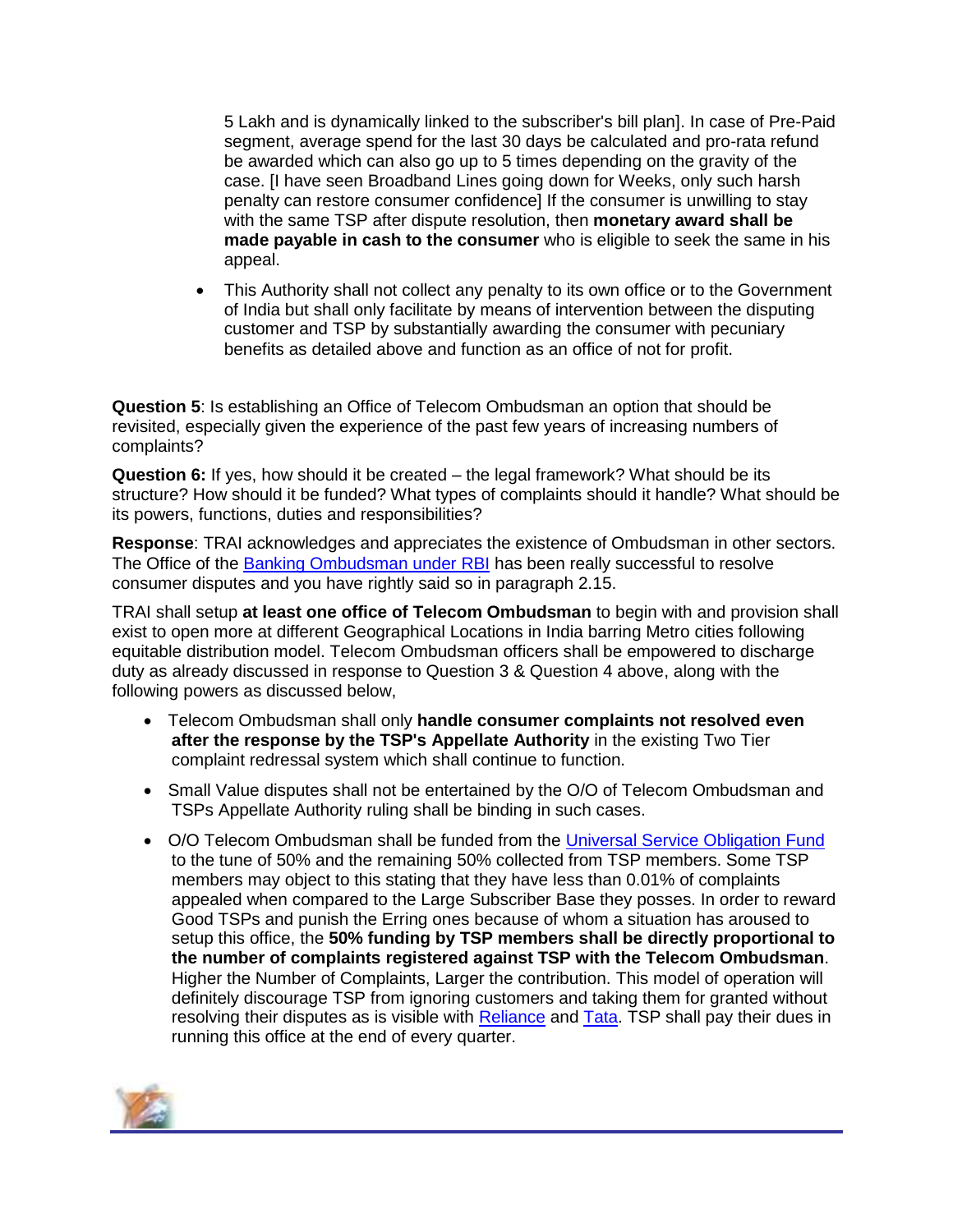- We are in an era of Digital Convergence where Telecom Companies offer / closely work in Banking & Financial Services domain. In this regard, we should **empower the Telecom Ombudsman to directly contact the RBI's Banking Ombudsman to resolve consumer disputes** which may arise as discussed in detail in **Annexure A** of this submission.
- There are over 30 web services / apps / Startups like MouthShut, Akosha, ComplaintBox, Consumer [Complaints,](http://www.complaintbox.in/) Facebook, etc who have been receiving thousands of complaints from consumers every day. These Private Entities [Individuals, Firms, Companies, etc] should be given an opportunity to resolve disputes with the TSP and it should be made mandatory for TSP to respond to complaints registered on such sites. **Consumer can continue to interact with TSP through these platforms which promotes transparency in Customer Service**. If **consumer so wishes, he can authorize these Private Entities to Appeal the Matter and as well take it up to the Telecom Ombudsman**. However, any benefits awarded by the Appellate Authority / Telecom Ombudsman shall directly benefit the Consumer. Kindly incorporate necessary changes to facilitate the same as these days entrepreneurs are eager to build a new transparent eco-system.
- Some TSPs sell Hardware [Mobile, Tablet, Laptop, Modems, etc] along with their service. It is essential to **extend the scope of this Paper to cover anything sold by the TSP to Consumer**. In case of Hardware, there shall be at least 12 months (or more) replacement warranty. Maximum award to the consumer in case of Hardware shall be limited to Twice the cost payable in cash [No Vouchers, Gift Cards etc] which the consumer had paid to procure the same from the TSP.
- Time is the essence of any service. Kindly set suitable Time Limits for appeals disposal.
- Award of Telecom Ombudsman shall be appealable before the Chairman of the TRAI, if and only if it exceeds certain monetary value.

Should TRAI require any further inputs in this regard, please feel free to touch base with me.

Sincerely,

Chetan S Patil  $16<sup>th</sup>$  of August, 2016